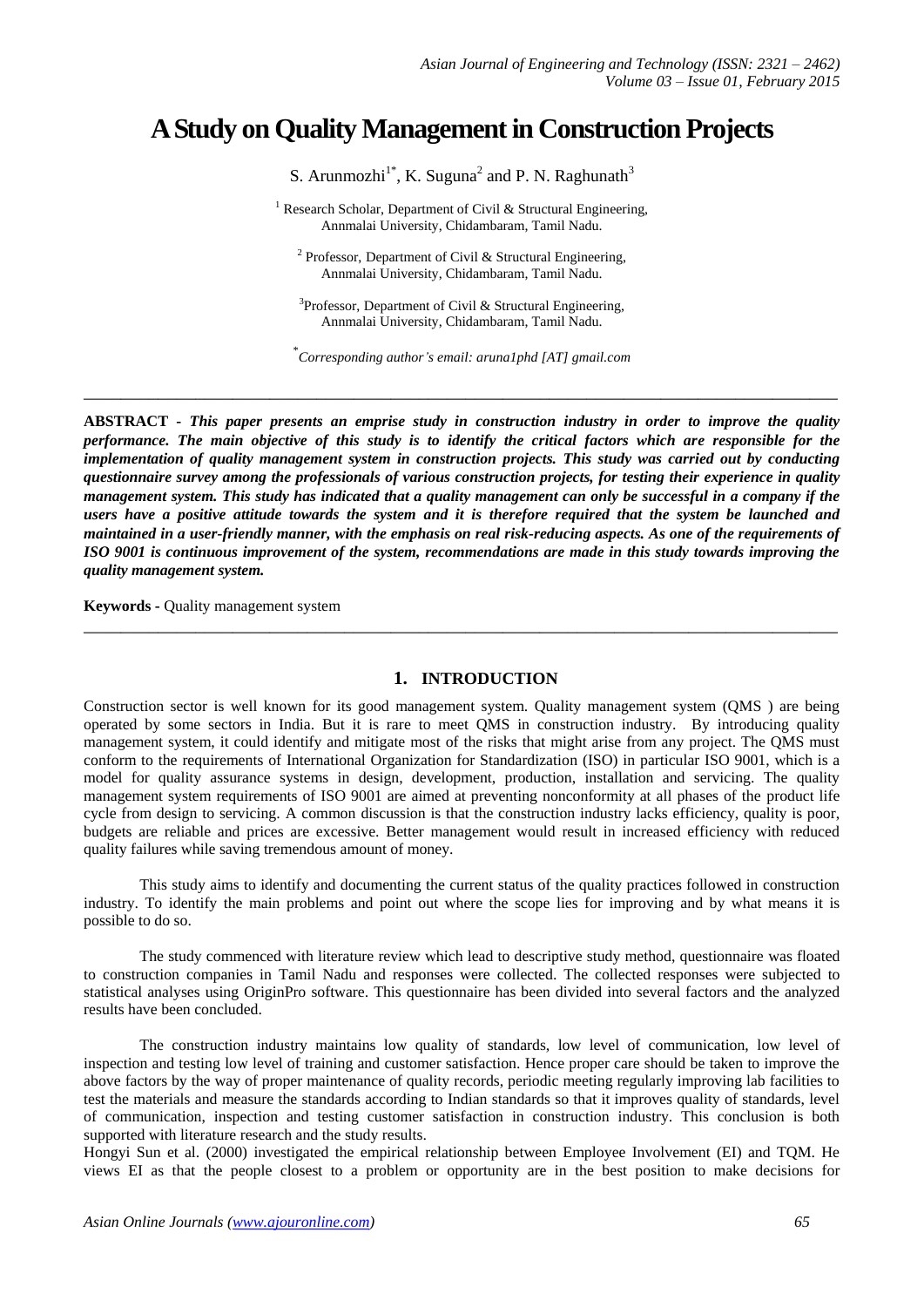improvement if they have control of the improvement process. The study is based on a survey of 180 manufacturing organisation in Norway. By using the questionnaire method, which covers questions related to employee involvement and people satisfaction.

Gallo et al. (2002) reported that lot of the quality and efficiency problems experienced during the design process are due to inadequate design management and poor quality control of the end product. Whilst modern construction projects range in their level of complexity, they all still require the skills of many diverse individuals to be brought together, coordinated and effectively managed as a team, to ensure the realization of the client's objective.

Sasmita Palo and Nayantara Padhi (2003) examined role of training and its effectiveness in successful implementation of TQM concept in a leading Public sector enterprise in India. They collected data by using structured questionnaire from the employees selected on the basis of stratified random sampling method across the levels and department of the study organizations.

SteynBasson, G,Carruthers, M, du Plesis, Y, Prozesky-Kuschke, B, Kruger, D, van Eck, S and Visser, K (2004) stated that quality never happens by itself: it is always an outcome of careful research into the requirements of the deliverables that will meet all the needs of the customers as well as expectations of the stakeholders involved. Quality is one of the major areas in the construction industry that has to be looked into critically before a project is initiated.

Tilley (2005) reported that the inadequate and deficient design impacts directly on the efficiency of the construction process. Unfortunately, contractors are often supplied with project design documents that are considered to be substandard or deficient due to incomplete, conflicting or erroneous information. Also the author stated that projects that run over time and budget are often underpinned by faulty contractual documents but in fact does not properly specify or describe the built solution.

Coffey (2005) stated about the culture of construction companies, adopts the following definition: "the informal shared values, norms and beliefs that control how individuals and groups in organisations consistently perform tasks, solve problems, resolve conflicts and interact with each other and with others outside the organisation."

Jaafari (2001) says that the construction industry has inclined towards confound TQM and Quality Control (QC) and Quality Assurance (QA), holding believe that acquiescence with QA Standards is all that there is to the claim of TQM on construction projects.

Low and Peh (1996) say that in establishing a total quality culture in construction, one crucial track is to expand construction team of the main contractor, subcontractors and suppliers who would ensure to the quality procedure and maintain an actual quality attitude.

# **2. OBJECTIVES**

- To evaluate the effectiveness of Quality Management Systems(QMS) in construction projects.
- To investigate the implementation of quality management systems in construction projects using OriginPro.
- To improve the quality policy, quality system and quality procedure in construction projects.

# **3. LIKERT SCALE**

The respondents were asked to give their responses against a five-point likert scale. The typical form of this scale is to ask participants to specify their level of agreement or disagreement with a statement. The ratings considered in this study were

- 1. Strongly Agree
- 2. Agree
- 3. Disagree
- 4. Strongly Disagree
- 5. None

The likert scale proved to be very useful in measuring whether people have a positive or negative attitude towards an object or a statement and is therefore suitable for this research.

Once the survey is conducted, answers are analyzed using OriginPro tool and comparative study is done. Respondent's views can be easily studied using the graphs obtained through the analysis.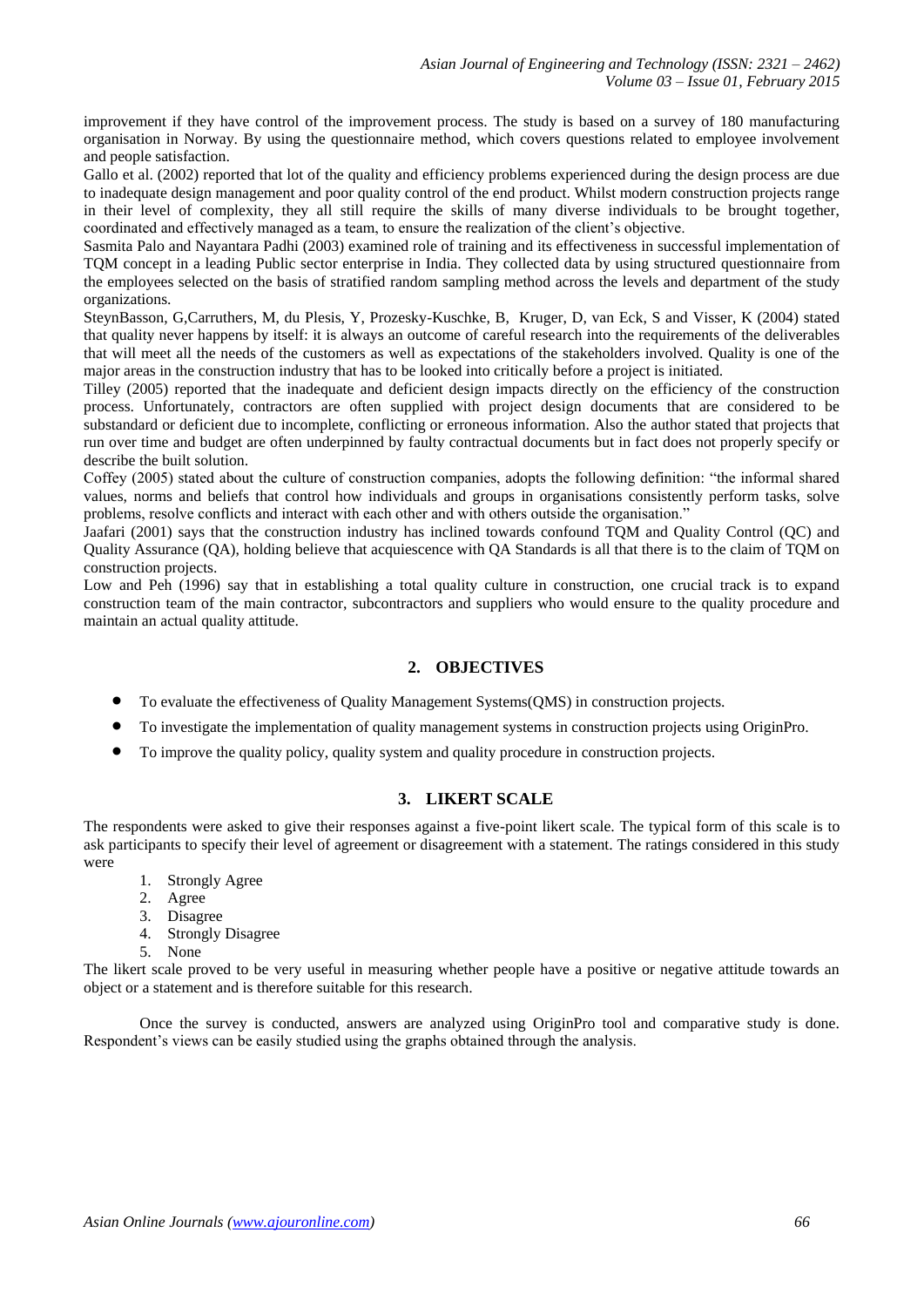## **4. QUESTIONNAIRE**

The questionnaire design was outcome of information that has been collected during the literature and the research question was designed. Respondents were chosen from engineering firms and contractors. The questionnaire was divided into sectors like respondents background quality systems and quality aspects.

The respondents were asked to respond against a 5 point likert scale. The purpose of questionnaire survey was to provide a deeper understanding of quality in general and quality systems followed in construction projects.

Once the survey is completed the respondents reply are analysed using OriginPro tool. The results and conclusions were then drawn out of this.

# **5. RESULT AND DISCUSSIONS**

The factors mean value above was interpreted as positive response, mean value between 2.5 to 3 was interpreted as neutral response, and mean value below 2.5 was interpreted as a negative response.

Ordinal scale was considered in this study and can therefore fit the likert scale, mean and standard deviation fit properly to a distribution curve. Standard deviation was used as a measure of consistency.

#### **Analysis of Data**

For statistical analysis OriginPro software was adopted in this study. Descriptive statistics, one way ANOVA and factor analysis were the statistical analysis procedure adopted in the analysis.

## **Descriptive Statistics**

The responses were in the form of ratings as 1, 2, 3, 4 and 5 (Strongly Agree, Agree, Disagree, Strongly Disagree and none). The means of the respondents and standard deviation of the mean for each factor was calculated. The factor for which the mean value of the response is more than 3 was treated as important factors in the view of all the respondents. The reason for selecting the mean value more than 3 is that more the value, more is the contribution of the factor which are responsible for the implementation of quality management system in construction projects. Its higher value indicates the criticality of factors.

### **One way ANOVA**

One way ANOVA compares the means of each group of respondents. It gives significance for each factor varying from 0 to less than 1, based on received responses. The significance value less than 0.05 were treated important factor which needs close monitoring.

#### **Identification of important factors**

The important factors identified through descriptive statistics and one way ANOVA were studied. The factors with more number of appearances in both analysis were selected and considered as most important factors.

#### **Factor Analysis**

The most important factors so identified under each aspect were pooled together and subjected to factor analysis. In factor analysis large numbers of factors were reduced to small number of underlying factors by using principal component analysis method. Components with eigen value more than 1 were extracted. The factors based on their loading were grouped into each component. The method of rotation adopted was varimax rotation with Kaiser normalization criterion. The rotated sum of square loadings should normally explain a cumulative variance of morethan 60%.

#### **Discussions**

The means of responses for 49 factors and the standard deviation of their means are shown in Table 1.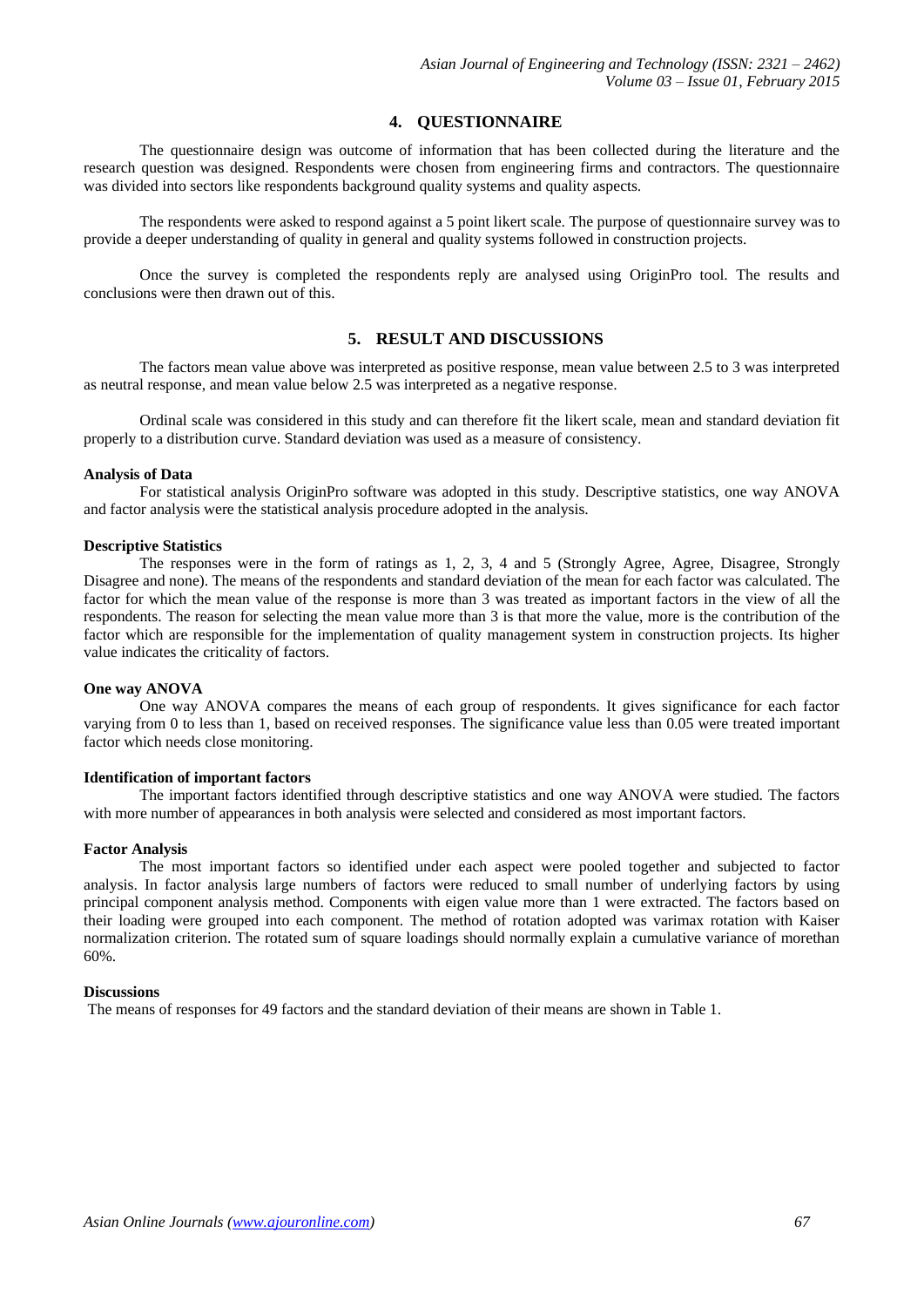| Factor<br><b>Number</b> | <b>Aspect / Factor Name</b>                                                                                                                              | <b>Mean</b> | <b>Standard</b><br><b>Deviation</b> | <b>Significance</b><br>value |
|-------------------------|----------------------------------------------------------------------------------------------------------------------------------------------------------|-------------|-------------------------------------|------------------------------|
|                         | <b>CUSTOMER SATISFICATION</b>                                                                                                                            |             |                                     |                              |
| F1.                     | The project should have a customer complaint register,<br>updated & reviewed                                                                             | 4.8         | 0.4                                 | $\boldsymbol{0}$             |
| F <sub>2</sub> .        | All the customer complaints should be segregated and<br>responded within stipulated time (examine proof)                                                 | 4.8         | 0.4                                 | $\theta$                     |
| F3.                     | There is any repetitive nature of complaint identified; The<br>CA should plan accordingly rectify it                                                     | 4.8         | 0.4                                 | $\boldsymbol{0}$             |
| F4.                     | Is there any unresolved complaints at the time of assessment<br>the ratio to be noted                                                                    | 2.64        | 1.052                               | 0.001                        |
| F5.                     | The site management should giving valid reasons for<br>pending complaints                                                                                | 3.94        | 0.453                               | $\boldsymbol{0}$             |
| F6.                     | The customer complaint data should be used for<br>enhancement of product or service quality                                                              | 4.8         | 0.4                                 | $\boldsymbol{0}$             |
| F7.                     | The project management should resolve the complaint<br>within the agreed time frame. (look for evidence viz.<br>corrective action intimated to customer) | 4.79        | 0.406                               | $\mathbf{0}$                 |
| F8.                     | The site has to report Customer complaints in monthly<br>quality report.                                                                                 | 4.08        | 0.279                               | $\boldsymbol{0}$             |
|                         | <b>QUALITY MANAGEMENT SYSTEM</b>                                                                                                                         |             |                                     |                              |
| F9.                     | The QMS orientation has to be given to all new staff $\&$<br>workmen                                                                                     | 4.79        | 0.406                               | $\boldsymbol{0}$             |
| F10.                    | Company has to make the Staff understand the essence of<br>QMS document                                                                                  | 4.72        | 0.448                               | 0.107                        |
| F11.                    | The Quality Objectives set and reviewed regularly and<br>improvement plans drawn for individual process (evidence)                                       |             | 0.266                               | $\boldsymbol{0}$             |
| F12.                    | The audits must conducted as per the plan (evidence)                                                                                                     |             | 0.452                               | 0.147                        |
| F13.                    | Audits should covered entire QMS requirement & areas<br>identified for improvement                                                                       |             | 0.452                               | 0.147                        |
| F14.                    | The MRMs conducted as per the plan and all agenda points<br>are to be discussed in the MRM                                                               | 4.92        | 0.266                               | 0.000                        |
| F15.                    | A training plan prepared in all sections and conducted<br>accordingly (for staff)                                                                        | 4.72        | 0.448                               | 0.107                        |
| F16.                    | A training plan should be prepared for S/C workmen and<br>conducted accordingly                                                                          | 4.13        | 0.339                               | 0.002                        |
| F17.                    | A preventive action plan to be on Quality issues based on<br>Work methods, ITP(Inspection & test plan) & checklist<br>?(evidenced)                       |             | 0.352                               | $\mathbf{0}$                 |
|                         | <b>CONSTRUCTION COSTS</b>                                                                                                                                |             |                                     |                              |
| F18.                    | The ACE to be prepared within One month as per<br>company's guidelines                                                                                   | 4.92        | 0.266                               | 0.024                        |
| F19.                    | The construction Accepted cost estimate (ACE) to be<br>accepted & approved by higher management (Within one<br>month from preparation)                   |             | 0.4                                 | $\boldsymbol{0}$             |
| F <sub>20</sub> .       | If there is any Risk identified, risk mitigation plan should be<br>made.                                                                                 |             | 0.412                               | 0.004                        |
| F <sub>21</sub> .       | The site has to review Risks every month and document<br>regularly.                                                                                      | 4.93        | 0.252                               | 0.034                        |
| F <sub>22</sub> .       | The site management has to be timely corrective action in<br>case of costs going beyond provisions with reference to each<br>activity in JCR             | 4.8         | 0.4                                 | $\overline{0}$               |
| F <sub>23</sub> .       | If escalation clause is made applicable as per contract The<br>claims to be established & realized                                                       | 4.8         | 0.4                                 | $\boldsymbol{0}$             |

|  | Table 1. The Important Factors Identified through Descriptive Analysis and |  |  |
|--|----------------------------------------------------------------------------|--|--|
|  | <b>Oneway ANOVA.</b>                                                       |  |  |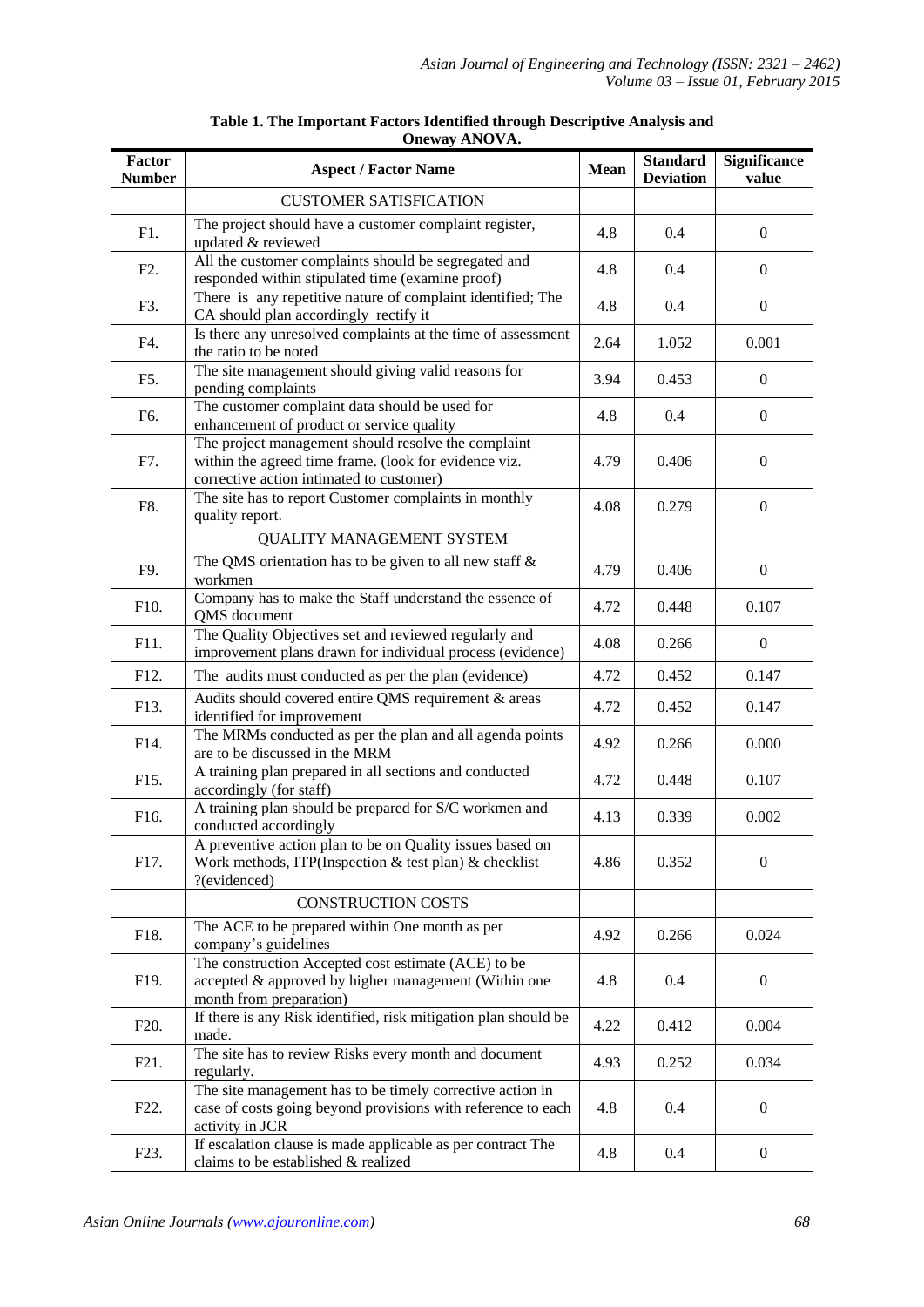| F <sub>24</sub> . | The site management has to monitor and control wastages<br>(Evidence of month wise data on wastages – item wise,<br>activity wise) | 4.79 | 0.406   | $\boldsymbol{0}$ |
|-------------------|------------------------------------------------------------------------------------------------------------------------------------|------|---------|------------------|
| F25.              | The inventories have to be planned and monitored regularly<br>against norms (Evidence required)                                    | 4.92 | 0.266   | 0.024            |
| F <sub>26</sub> . | Productivity data should be collected & monitored for<br>improvement                                                               | 4.92 | 0.266   | 0.024            |
|                   | <b>QUALITY ASSURANCE</b>                                                                                                           |      |         |                  |
| F <sub>27</sub> . | You have to possess a document to quality assurance system                                                                         | 4.92 | 0.266   | 0.034            |
| F28.              | This project is being done in the point of quality, time and<br>economical                                                         | 4.93 | 0.252   | $\overline{0}$   |
| F <sub>29</sub> . | The project follows a written organizational policy to<br>implement quality assurance                                              | 4.79 | 0.406   | 0.024            |
| F30.              | A fund is provided for performing quality assurance<br>activities                                                                  | 4.92 | 0.266   | $\boldsymbol{0}$ |
| F31.              | Adequate resources are provided to perform the Quality<br>assurance activities                                                     | 4.08 | 0.279   | 0.034            |
| F32.              | Quality assurance activities are reviewed with senior<br>management on a periodic basic                                            | 4.93 | 0.252   | 0.024            |
| F33.              | You have to give defined guidelines for customer<br>4.92<br>satisfaction                                                           |      | 0.266   | 0.024            |
|                   | <b>QUALITY CONTROL</b>                                                                                                             |      |         |                  |
| F35.              | The quality training for employee exist in your company                                                                            | 4.8  | 0.4     | 0.034            |
| F36.              | You must take soil test before starting the work                                                                                   |      | 0.252   | $\boldsymbol{0}$ |
| F37.              | You have train your labour regarding Quality control<br>activities                                                                 |      | 0.252   | $\boldsymbol{0}$ |
| F38.              | You must inspect the incoming material standard                                                                                    |      | 0.4     | 0.034            |
| F39.              | You have to soak the brick in water at least 1 hour before<br>using                                                                |      | 0.252   | $\boldsymbol{0}$ |
| F40.              | Corrosive resistance action is carried out (like epoxy<br>coating) to the steel                                                    |      | 0.4     | 0.024            |
| F41.              | The cement should not store for long time                                                                                          | 4.92 | 0.266   | 0.034            |
| F42.              | The sand, water & aggregate to be tested before using                                                                              | 4.93 | 0.252   | $\boldsymbol{0}$ |
| F43.              | You should conduct slump test for each mixed batch of<br>concrete before using                                                     |      | $0.4\,$ | 0.024            |
| F44.              | The curing period has to be checked by the site engineer                                                                           | 4.92 | 0.266   | 0.034            |
| F45.              | You must check the size of rebar's before fabrication                                                                              | 4.93 | 0.252   | $\overline{0}$   |
| F46.              | You have to prepare your own check list                                                                                            | 4.8  | 0.4     | $\overline{0}$   |
| F47.              | You must employ required skilled workers                                                                                           | 4.79 | 0.406   | $\boldsymbol{0}$ |
| F48.              | Good communication between managers and employee to<br>be provided                                                                 | 4.8  | 0.4     | 0.034            |
| F49.              | Your company must have to implement safety program                                                                                 | 4.8  | 0.4     | $\boldsymbol{0}$ |

The factors with mean value more than 3 and significance value lessthan 0.05 are identified and considered as important factors and are presented in Table 2.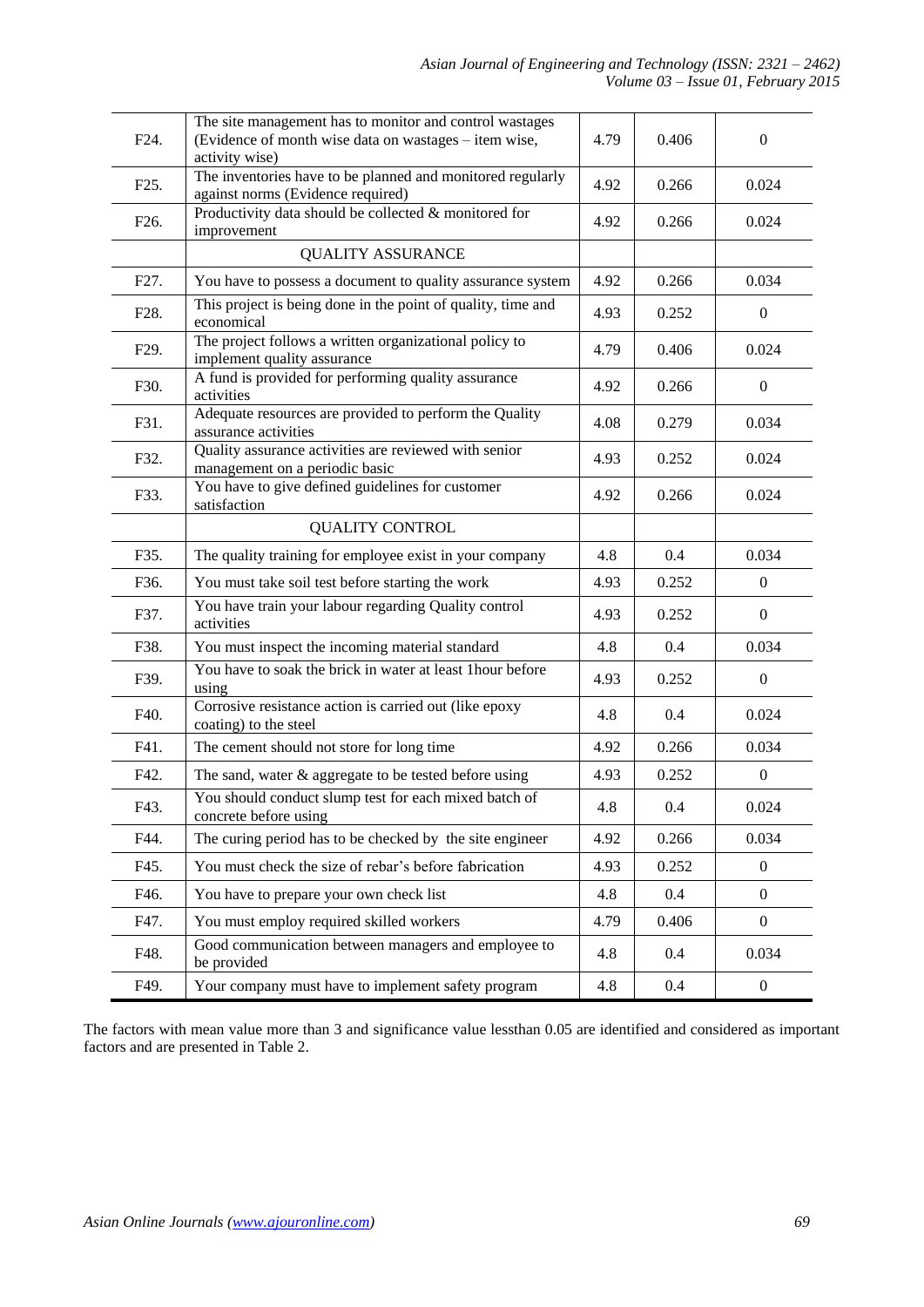| Factor<br>Number  | Aspect / Factor Name                                                                            | Mean | Standard<br>Deviation | Significance<br>value |
|-------------------|-------------------------------------------------------------------------------------------------|------|-----------------------|-----------------------|
|                   | <b>CUSTOMER SATISFICATION</b>                                                                   |      |                       |                       |
| F4.               | Is there any unresolved complaints at the time of<br>assessment the ratio to be noted           | 2.64 | 1.052                 | 0.001                 |
|                   | <b>QUALITY MANAGEMENT SYSTEM</b>                                                                |      |                       |                       |
| F16.              | A training plan should be prepared for S/C workmen<br>and conducted accordingly                 | 4.13 | 0.339                 | 0.002                 |
|                   | <b>CONSTRUCTION COSTS</b>                                                                       |      |                       |                       |
| F18.              | The ACE to be prepared within One month as per<br>company's guidelines                          | 4.92 | 0.266                 | 0.024                 |
| F <sub>20</sub> . | If there is any Risk identified, risk mitigation plan<br>should be made.                        | 4.22 | 0.412                 | 0.004                 |
| F <sub>21</sub> . | The site has to review Risks every month and document<br>regularly.                             | 4.93 | 0.252                 | 0.034                 |
| F <sub>25</sub> . | The inventories have to be planned and monitored<br>regularly against norms (Evidence required) | 4.92 | 0.266                 | 0.024                 |
| F <sub>26</sub> . | Productivity data should be collected & monitored for<br>improvement                            | 4.92 | 0.266                 | 0.024                 |
|                   | <b>QUALITY ASSURANCE</b>                                                                        |      |                       |                       |
| F <sub>27</sub> . | You have to possess a document to quality assurance<br>system                                   |      | 0.266                 | 0.034                 |
| F <sub>29</sub> . | The project follows a written organizational policy to<br>implement quality assurance           |      | 0.406                 | 0.024                 |
| F31.              | Adequate resources are provided to perform the Quality<br>assurance activities                  |      | 0.279                 | 0.034                 |
| F32.              | Quality assurance activities are reviewed with senior<br>management on a periodic basic         |      | 0.252                 | 0.024                 |
| F33.              | You have to give defined guidelines for customer<br>satisfaction                                |      | 0.266                 | 0.024                 |
|                   | <b>QUALITY CONTROL</b>                                                                          |      |                       |                       |
| F35.              | The quality training for employee exist in your<br>company                                      | 4.8  | 0.4                   | 0.034                 |
| F38.              | You must inspect the incoming material standard                                                 | 4.8  | 0.4                   | 0.034                 |
| F40.              | Corrosive resistance action is carried out (like epoxy<br>coating) to the steel                 | 4.8  | 0.4                   | 0.024                 |
| F41.              | The cement should not store for long time                                                       | 4.92 | 0.266                 | 0.034                 |
| F43.              | You should conduct slump test for each mixed batch of<br>concrete before using                  | 4.8  | 0.4                   | 0.024                 |
| F44.              | The curing period has to be checked by the site<br>engineer                                     | 4.92 | 0.266                 | 0.034                 |
| F48.              | Good communication between managers and employee<br>to be provided                              | 4.8  | 0.4                   | 0.034                 |

## **Table 2. The Most Important Factors Identified through Descriptive Analysis and Oneway ANOVA.**

Factor analysis was done to extract a small number of underlying factors from the 19 important factors identified from descriptive and one way ANOVA analysis. Factor analysis with Varimax rotation with Kaiser Normalization criterion extracted two factors with eigen values more than 1explaininga cumulative variance under rotated sum of squares loading of 95.13%. The components extracted with the cumulative percentage of variance explained under rotated sum of squared loadings are shown in Tables 3 and 4.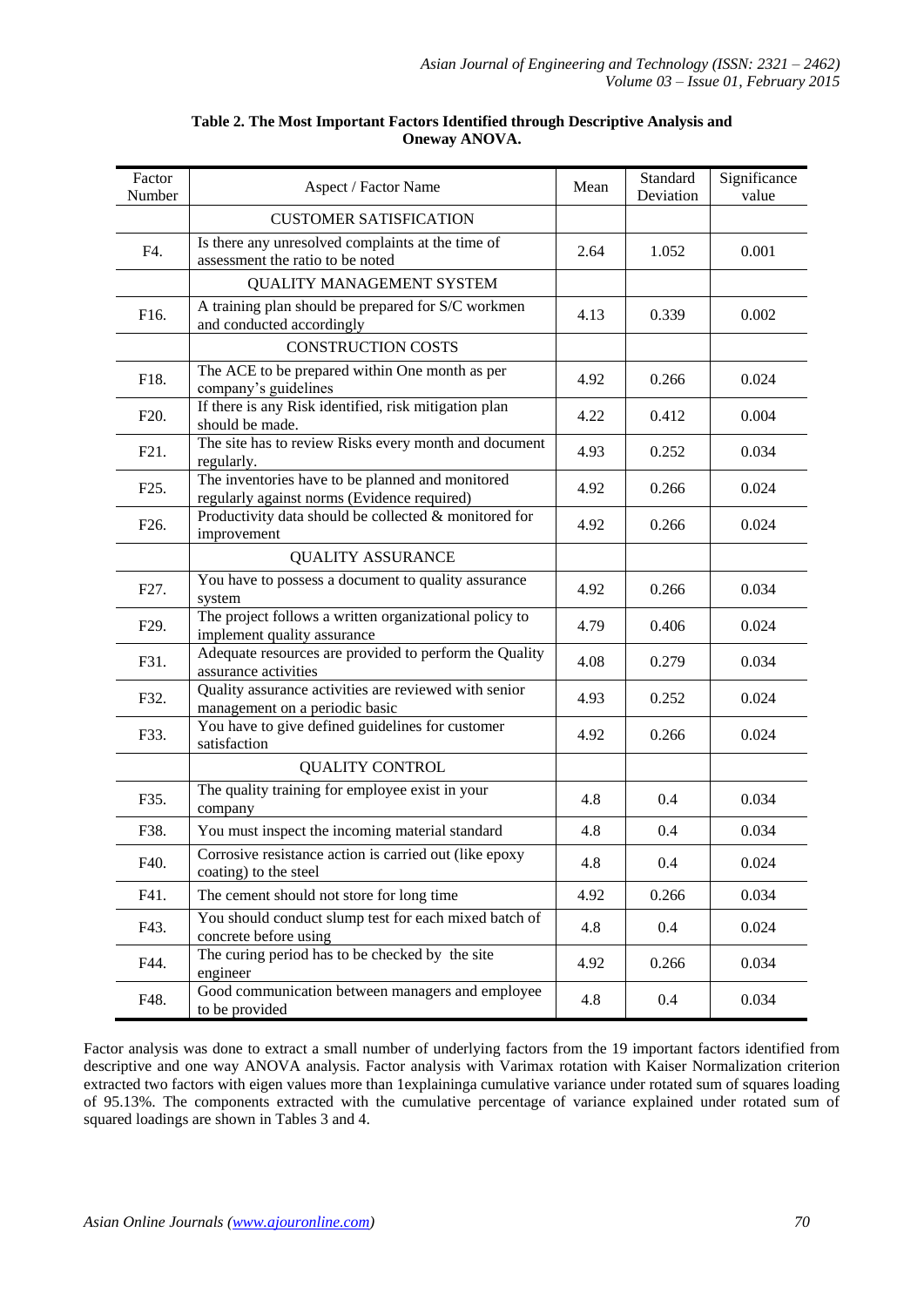|                   | <b>Extraction Method: Principal</b><br><b>Component Analysis.</b><br><b>Communalities</b> | <b>Component Matrix</b> |           |                |  |
|-------------------|-------------------------------------------------------------------------------------------|-------------------------|-----------|----------------|--|
|                   | Initial                                                                                   | Extraction              | Component |                |  |
|                   |                                                                                           |                         | 1         | $\mathfrak{D}$ |  |
| F4.               | 1.000                                                                                     | 0.883                   | $-0.377$  | 0.861          |  |
| F <sub>16</sub> . | 1.000                                                                                     | 0.707                   | 0.108     | 0.834          |  |
| F18.              | 1.000                                                                                     | 0.969                   | 0.984     | $-0.012$       |  |
| F <sub>20</sub> . | 1.000                                                                                     | 0.972                   | 0.099     | 0.981          |  |
| F21.              | 1.000                                                                                     | 0.970                   | 0.984     | 0.030          |  |
| F <sub>25</sub> . | 1.000                                                                                     | 0.969                   | 0.984     |                |  |
| F <sub>26</sub> . | 1.000                                                                                     | 0.984<br>0.969          |           | $-0.012$       |  |
| F <sub>27</sub> . | 1.000                                                                                     | 0.970                   | 0.984     | 0.030          |  |
| F <sub>29</sub> . | 1.000                                                                                     | 0.969                   | 0.984     | $-0.012$       |  |
| F31.              | 1.000                                                                                     | 0.970                   | 0.984     | 0.030          |  |
| F32.              | 1.000                                                                                     | 0.969                   | 0.984     | $-0.012$       |  |
| F33.              | 1.000                                                                                     | 0.969                   | 0.984     | $-0.012$       |  |
| F35.              | 1.000                                                                                     | 0.970                   | 0.984     | 0.030          |  |
| F38.              | 1.000                                                                                     | 0.970                   | 0.984     | 0.030          |  |
| F40.              | 1.000                                                                                     | 0.969                   | 0.984     | $-0.012$       |  |
| F41.              | 1.000                                                                                     | 0.970                   | 0.984     | 0.030          |  |
| F43.              | 1.000                                                                                     | 0.969                   | 0.984     | $-0.012$       |  |
| F44.              | 1.000                                                                                     | 0.970                   | 0.984     | 0.030          |  |
| F48.              | 1.000                                                                                     | 0.970                   | 0.984     | 0.030          |  |

# **Table 3. Communalities and Component Matrix**

# **Table 4. Total Variance Explained**

|                | Initial Eigenvalues |                    |                    | <b>Extraction Sums of Squared</b><br>Loadings |                    |                    |
|----------------|---------------------|--------------------|--------------------|-----------------------------------------------|--------------------|--------------------|
| Component      | Total               | $%$ of<br>Variance | Cumulative<br>$\%$ | Total                                         | $%$ of<br>Variance | Cumulative<br>$\%$ |
| 1              | 15.669              | 82.466             | 82.466             | 15.669                                        | 82.466             | 82.466             |
| $\overline{2}$ | 2.407               | 12.666             | 95.132             | 2.407                                         | 12.666             | 95.132             |
| 3              | .539                | 2.835              | 97.967             |                                               |                    |                    |
| 4              | .386                | 2.033              | 100.000            |                                               |                    |                    |
| 5              | 3.819E-16           | 2.010E-15          | 100.000            |                                               |                    |                    |
| 6              | 7.384E-17           | 3.886E-16          | 100.000            |                                               |                    |                    |
| 7              | 4.226E-17           | 2.224E-16          | 100.000            |                                               |                    |                    |
| 8              | 8.495E-18           | 4.471E-17          | 100.000            |                                               |                    |                    |
| 9              | 5.093E-18           | 2.681E-17          | 100.000            |                                               |                    |                    |
| 10             | 4.324E-18           | 2.276E-17          | 100.000            |                                               |                    |                    |
| 11             | 3.048E-32           | 1.604E-31          | 100.000            |                                               |                    |                    |
| 12             | $-4.397E-34$        | $-2.314E-33$       | 100.000            |                                               |                    |                    |
| 13             | $-7.733E-33$        | $-4.070E-32$       | 100.000            |                                               |                    |                    |
| 14             | $-4.743E-18$        | $-2.496E-17$       | 100.000            |                                               |                    |                    |